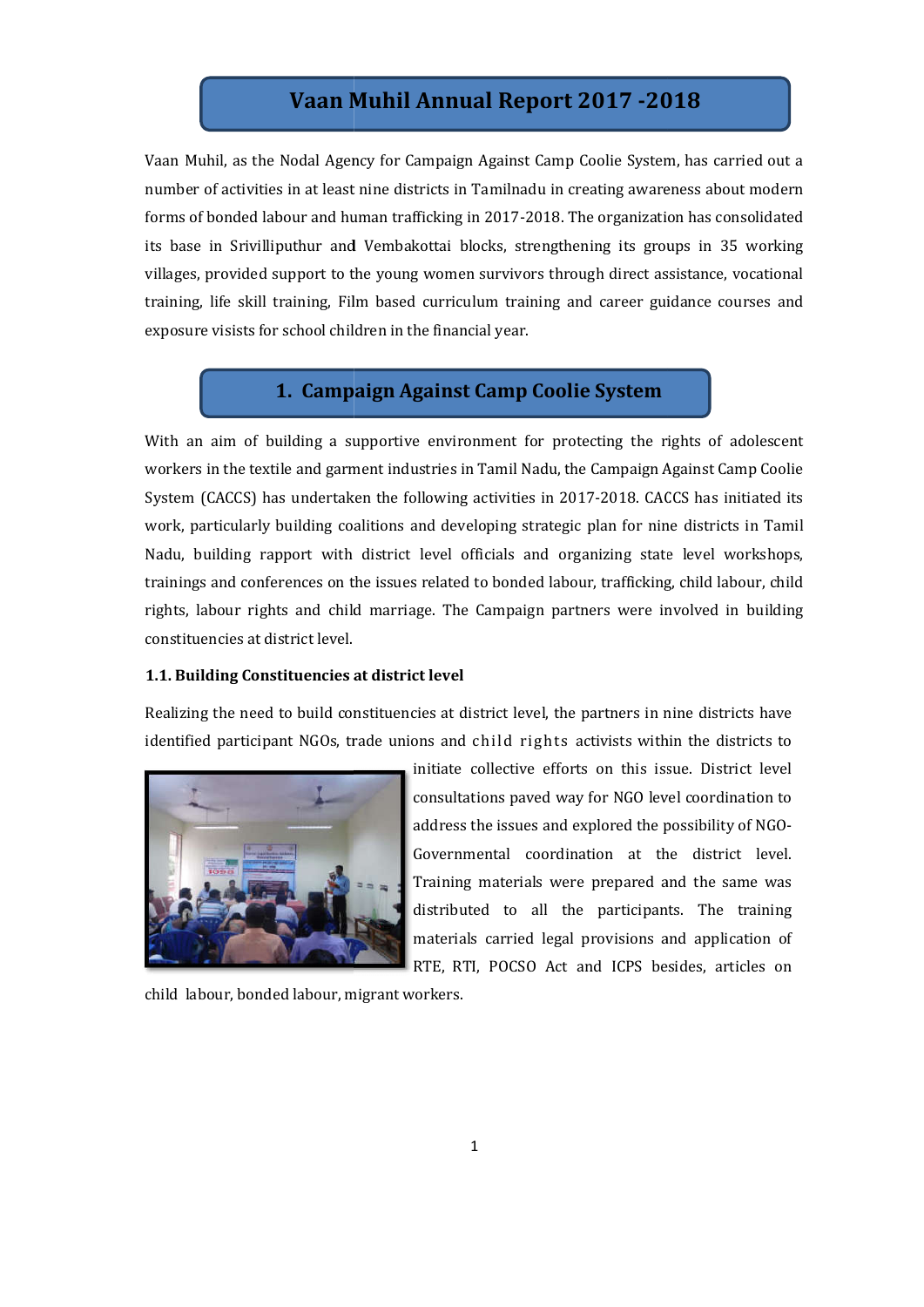#### **1.2. Developing strategic plan for districts**

In each district level consultation, the partners analyzed the local context and finalized the area of collaboration. The district level action plans were developed for nine districts above mentioned, based on the local need. Three key issues namely child labour, child marriage and issues namely child labour, child marriage and<br>child trafficking in all the districts, were focused and on an average two or three blocks have been identified in each district for awareness building identified in each district for awareness bı<br>and follow –up interventions in those blocks.



#### **1.3. Sensitization to CSOs and and other stakeholders in thedistricts**



Efforts were taken by the campaign partners at the district level to sensitize the Civil Society organizations, Trade Unions, Women groups and community leaders, explaining to them about the key provisions of the TOP Bill and how trafficking issue would be meaningfully addressed and crimes of Trafficking could be reduced considerably, if a comprehensive bill of this sort becomes a legislation in today's context. Efforts were taken by the campaign partners at<br>the district level to sensitize the Civil Society<br>organizations, Trade Unions, Women groups and<br>community leaders, explaining to them about the<br>key provisions of the TOP Bill

#### 1.4. Participation of district level Govt officials and DLSA

Campaign Against Camp Coolie System, through its partners, has been in constant Campaign Against Camp Coolie System, through its partners, has been in constant<br>touch with district level govt officials, particularly with the mechanisms established for the protection of children. These officials have been invited for all district level consultations, and their participation in the programs was very fruitful. The participation of District Child

Protection units, Child line, District Social welfare departments and Labour officers has been considerable in each of the district level programs. articipation in the programs was very fruitful.<br>
ion units, Child line, District Social<br>
departments and Labour officers has<br>
msiderable in each of the district levels<br>
ms.<br>
The contribution of District Legal

The contribution of District Legal Services Authority (DLSA) in the organizing of the District level Programs was substantial.



In many consultations, the Secretaries of District Legal Service Authority were chief guests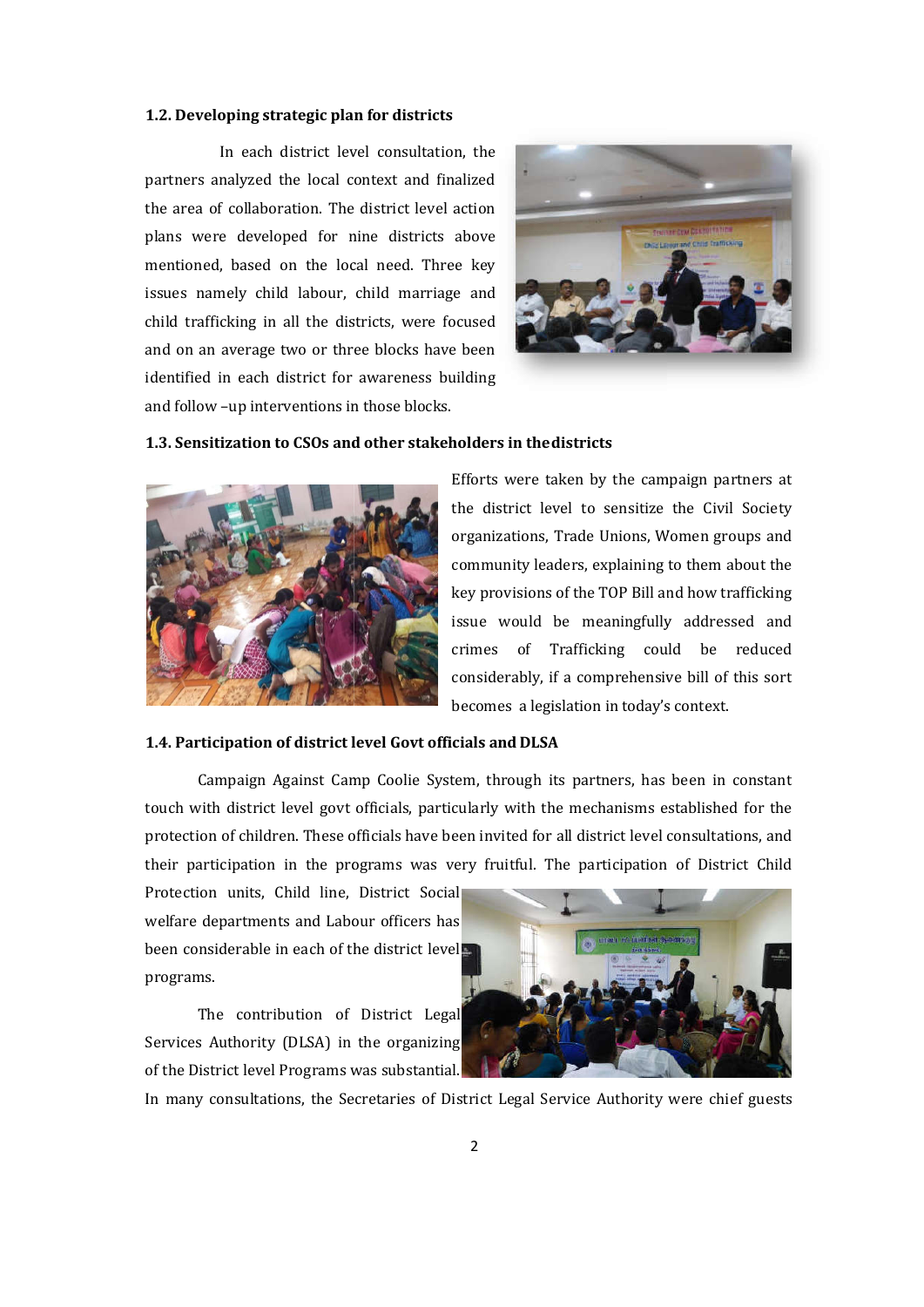who either inaugurated the district level programs or given key note addresses consultations.

# **1.5. Documentation Unit**

The Secretariate of CACCS has developed the documentation unit and continues to The Secretariate of CACCS has developed the documentation unit and continues to<br>collect information relating to child labour, modern forms of bonded labour and trafficking and disseminate relevant information to all partners and other child rights activists who are working with us. The Documentation Unit has been useful for preparation of Training working with us. The Documentation Unit has been useful for preparation of Training<br>Materials for our Training programs at the District levels. Five dailies and ten magazines have been subscribed to and the relevant news items are scanned on weekly basis and made use for programs.

# **1.6. Publication of posters**

Three sets of posters were prepared and published during the reporting period, the first

one on SDGs, the second one on the need for a comprehensive legislation on trafficking and the third one on stop child labour. The first set of poster was widely distributed to all civil society groups, colleges and various movements throughout Tamil Nadu, and the second and third posters were distributed to our partners.





the civil society groups, particularly the poster on SDGs and on the Trafficking. The NGO partners were able to understand each of the Sustainable Department Goals (SDGs) and able to correlate the specific SDGs that are relevant to our interventions and working areas. CACCS was able to reach out many and the posters were well received by the partners. Besides NGOs, who have been associated with the Campaign, other experiment of the content and the content and the content and more of the documentation unit and continues to<br>dern forms of bonded labour and trafficking<br>there and other child rights activists who are<br>as been useful for pr

stakeholders, particularly colleges also received the posters and made use of it.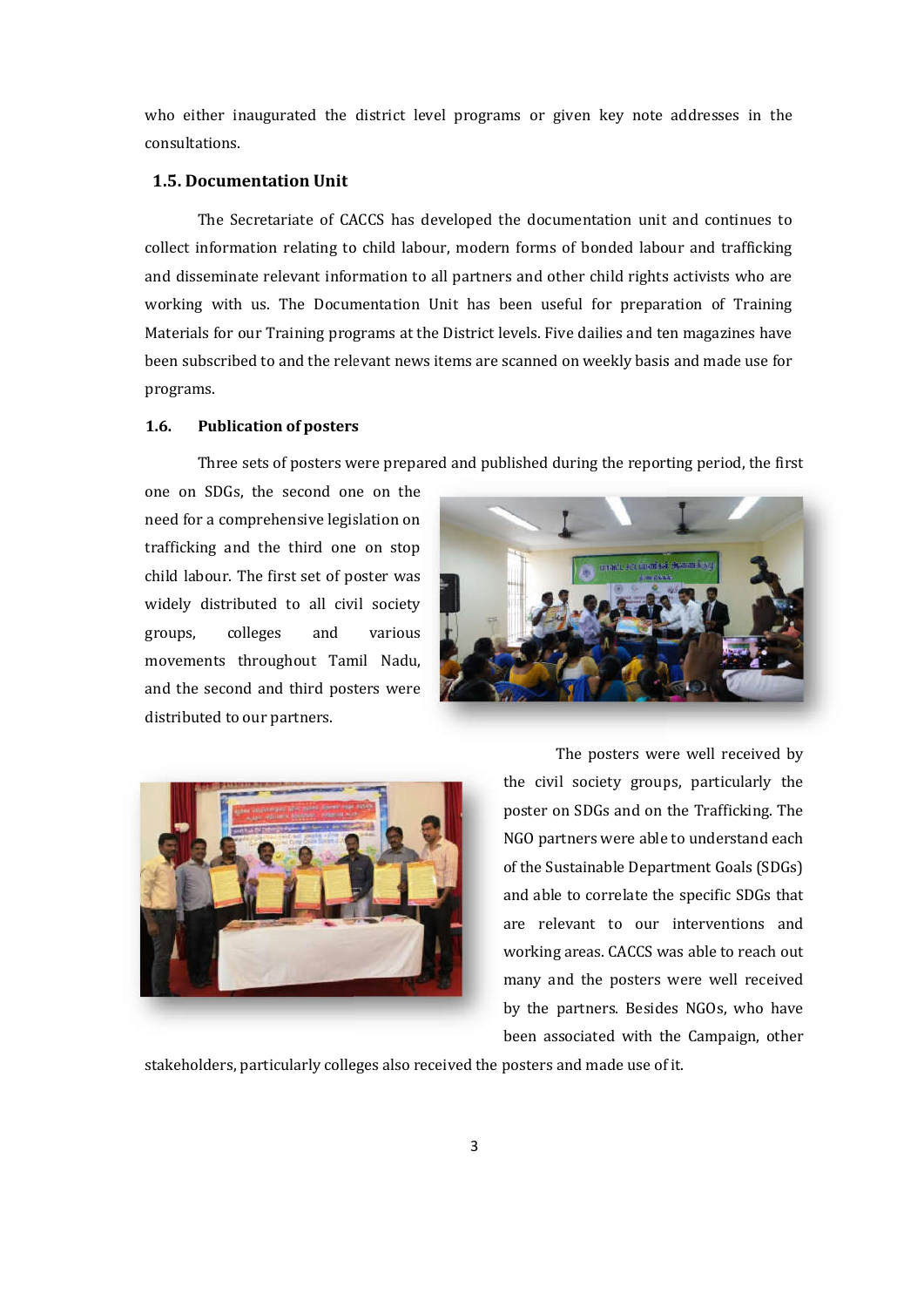### **1.7. Participating in one day state level consultation on labour codes inTrichy**

CACCS organized a one day state level consultation on the proposed Labour Codes and Social Security measures for the workers. NGOs, trade unions, workers' group, academics and advocates shared their experiences on the topic, followed by the three key presentations on wage bill, Social Security bill and Industrial Relations that the Centre is pushing through. The speakers, in the first session, highlighted the proposed changes in the Bills and the gaps in the bills.

## **2. Interventions in Srivilliputhur and Vembakittai blocks in Virudhunagar district**

**2.1. Empowerment of Adolescent Girls** 

# **2.1.1. Educational Support to children and survivors**

 Totally 65 girls from the working villages in both blocks were supported with educational assistance. Out of them, 20 have joined degree courses in various colleges in Sivakasi, Rajapalayam, Chatrapatty and seven of them in Kalalsalingam University, Krishnankovil. Among them, six have taken Science subjects in their graduation, 9 have opted for arts subjects and five are dong Nursing Course. One girl is doing B.Com course in Kalasalingam University and one more in B.A. in Tamil Nadu University.

 43 girls, supported with our assistance, are doing their high or higher secondary schooling in nearby schools in Srivilliputhur, Edayankulam, Keelarajakularaman, Puduchennelkulam, Alangulam, Melanmarainadu, Sevalpatty, Chatrapatty, Thiruvenkadapuram and Vanniyampatty. One girl from A.Lakshmiyapuram has joined a tutorial and prepared herself for  $10<sup>th</sup>$  public exam and another girl from A.Lakshiyapuram and Thulukkankulam joined TTC in Srivilliputhur.

# **2.1.2. Career guidance course for students**

 A three one day career guidance courses were organized for school students in the working villages during the reporting period and totally 267 boys and girls benefitted out of these three day courses.

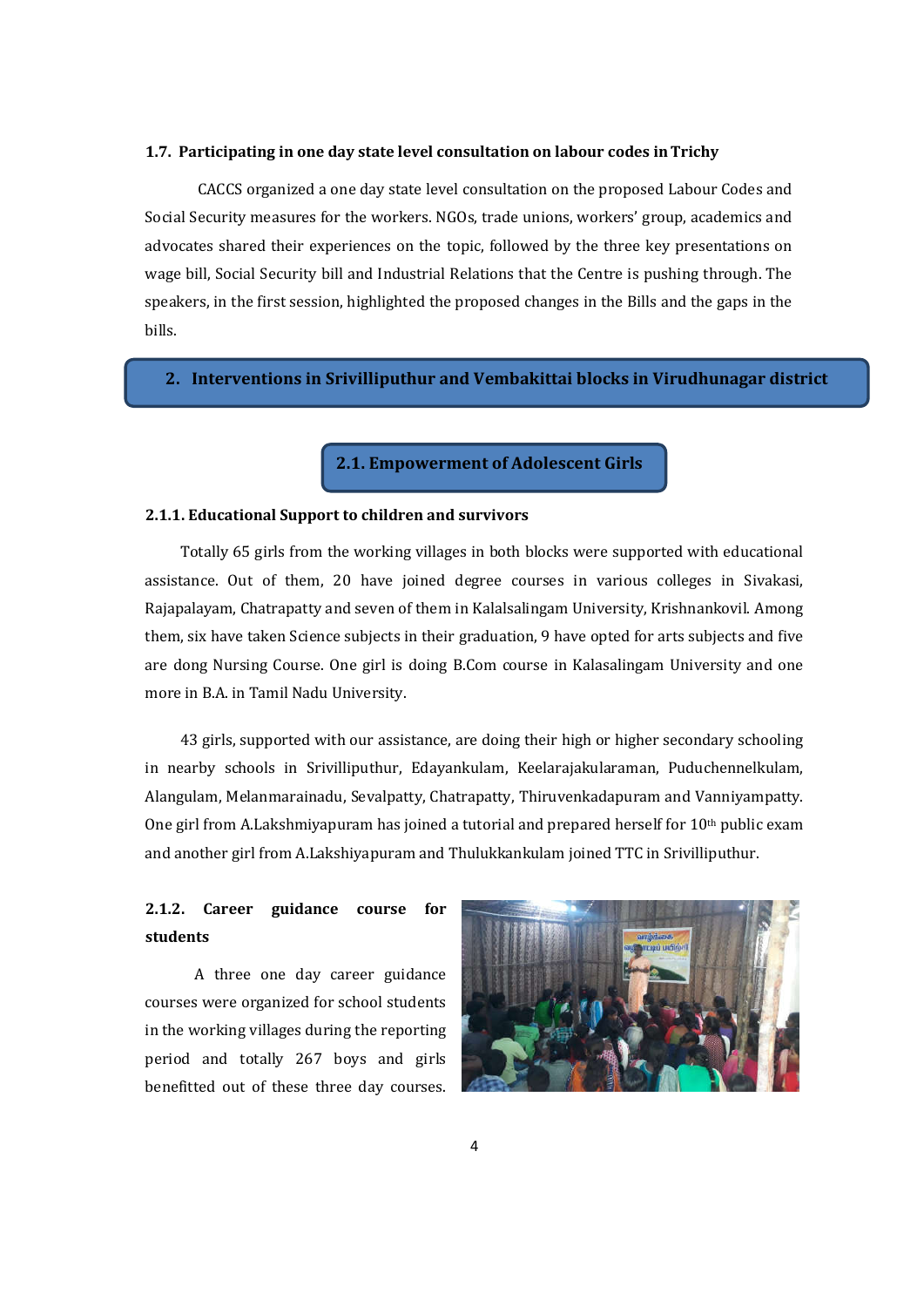47 students attended the one day course in Melathotiapatty, while 96 benefitted out of the one day program in Mamsapuram Hr. Sec. School and another 113 in Keelarajakulaaraman Hr. Sec. School. The students received inputs on possible courses available in various educational institutions in nearby towns. The courses motivated the rural students to pursue their studies further.

## **2.1.3. Orientation to Adolescent group members**

Orientation to Adolescent Group Members in all working villages were given in 2017-

18 and 509 girls took part in meetings held. The members were explained on basic things about child rights, workers rights and women rights. Many girls taking part in the orientation shared their work related problems in the mills and receive proper inputs / guidance from the CRC facilitators and colleagues in the AGs. Some of them raised important questions related to health issues and adolescent period that are more relevant to them in their immediate



context. Thus AG meetings provide enough space to learn from others and share things that they had.

 Vaan Muhil Project staff organized 16 orientation meetings for Adolescent Boys Groups and 209 Adolescent Boys attended these meetings and were able to understand the goal and purpose of our project and their role as partners, along with AG members, CSG members in their respective villages.



# **2.1.4. Medical Camps in villages and follow up**

 Two medical camps were organized in Noorsahipuram of Srivilliputhur block of Keelamarainadu of Vembakottai block and a total 111 people benefitted out of these two camps conducted. Adolescent girls from these two villages took active part in organizing the camps. Edayapottalpatty and Noorsahipuram AG groups conducted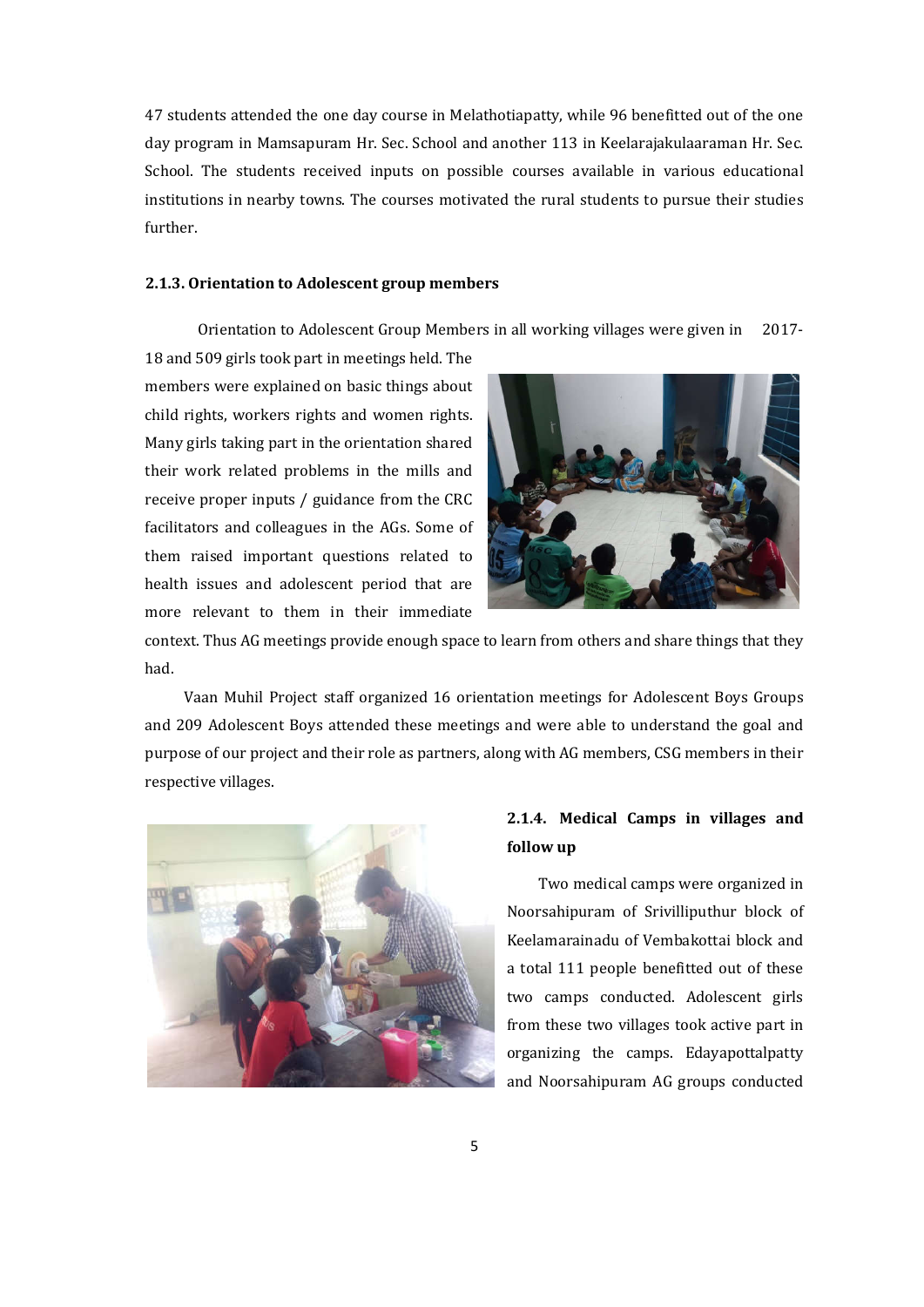special medical checkup for AG girls to check their HB count. This has been followed up at regular intervals so as to ensure their HB count is increased gradually. CRC facilitators in the villages do focus on the increase of HB Count for adolescent girls. There has been increase in awareness level on health related issues among adolescent girls in all the villages

## **2.1.5. Exposure Visits of Children**

CRC facilitators organized five exposure visits for the children to different places during the

reporting period. 35 children from Puduchennelkulam were taken to Courtallam, 30 from P.Thiruvenkadapuram to Madha Temple, 12 from Padikasuvaithanpatty to Thiruvannamalai, 14 from Subramaniapuram to Vaigai dam and 7 from Edayapottalpatty to American College, Madurai. The exposure visits were real learning for children and gave them rich experiences. Most of the expenses was met by the students participating in the exposure visits.



# **2.1.6. Functioning of Community Resource Centres**

 With the involvement of CRC facilitators, the CRCs do function very well in all working villages, and a total of 1358 children have attended the centres in the villages. The



children are motivated by the CRC facilitators to study well and they show good results in their exams. The parents are willing to send their children to the centres, as many of them score good marks and these centres provide good ambience for study and better handwriting. Apart from these, the children are provided platform to improve their skills and to learn their dormant potentials, space to interact with other

students in a friendly way. Village level competitions are being organized for children and most of them take part in the competitions and exhibit their talents and CSGs support in giving them prizes.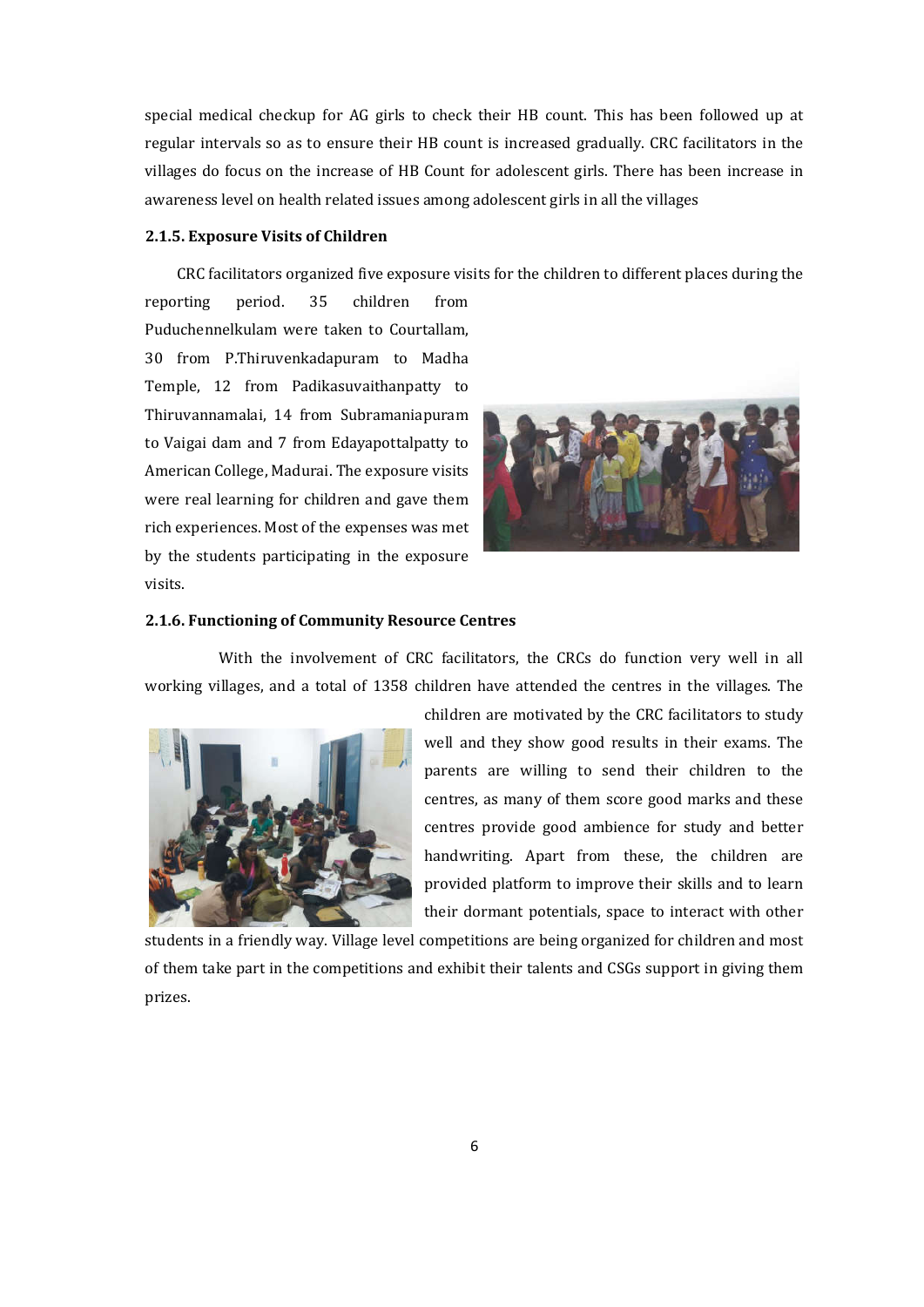# **Community based interventions**

#### **2.1.7. Strengthening of Community Support Groups**

A total of 281 CSG members attended orientation programs held in villages, organized by



Vaan Muhil project staff. There were inputs on modern forms of slavery vis-à-vis the textile industry and basic information on workers' rights, minimum wages, working hours and other legal benefits entitled to the mill workers as per available legislations. The project staff explain to the CSG members about the purpose and various components of the project. Awareness creation

among CSG members about the workers' issue has increased to some extent, as the members start discussing these issues in their CSG meetings. In some villages the CSG members do regularly interact with mill workers and enquired with them about the working conditions with concern and care and this type of meaningful interaction helps the adolescent girls / mill workers.

#### **2.1.8. . Meaningful observance of important days**

 Vaan Muhil took efforts to organize a series of programs in villages during the reporting period, creating awareness among the people on issues related to our work, by way of meaningfully observe the important days such as Anti Child Labour Day, Asthma Awareness Day, International Day in support of Torture Victims, National Youth Day, World Girl Child Day, International Women's Day, Anti – Cancer Day and World TB Day. Handbills about the importance of the day in simple language are prepared and distributed to the people on that day.

## **2.1.9. Participation of CSG members in Grama Sabha meetings**

` The participation of CSG and AG members in the two Grama Sabha meetings held was on the increase. A total of 1824 members took active part in the Grama Sabha meetings and particularly more adolescent girls showed keen interest in attending the Grama Sabha meetings. Key issues were raised and discussed by the AG and CSG members in the Grama Sabha meetings and resolutions were adopted on girl child education, improvement in infrastructure facilities, closure of TASMAC near villages, and working conditions of manual scavengers. Working conditions of the young women mill workers were also discussed in Grama Sabha meetings in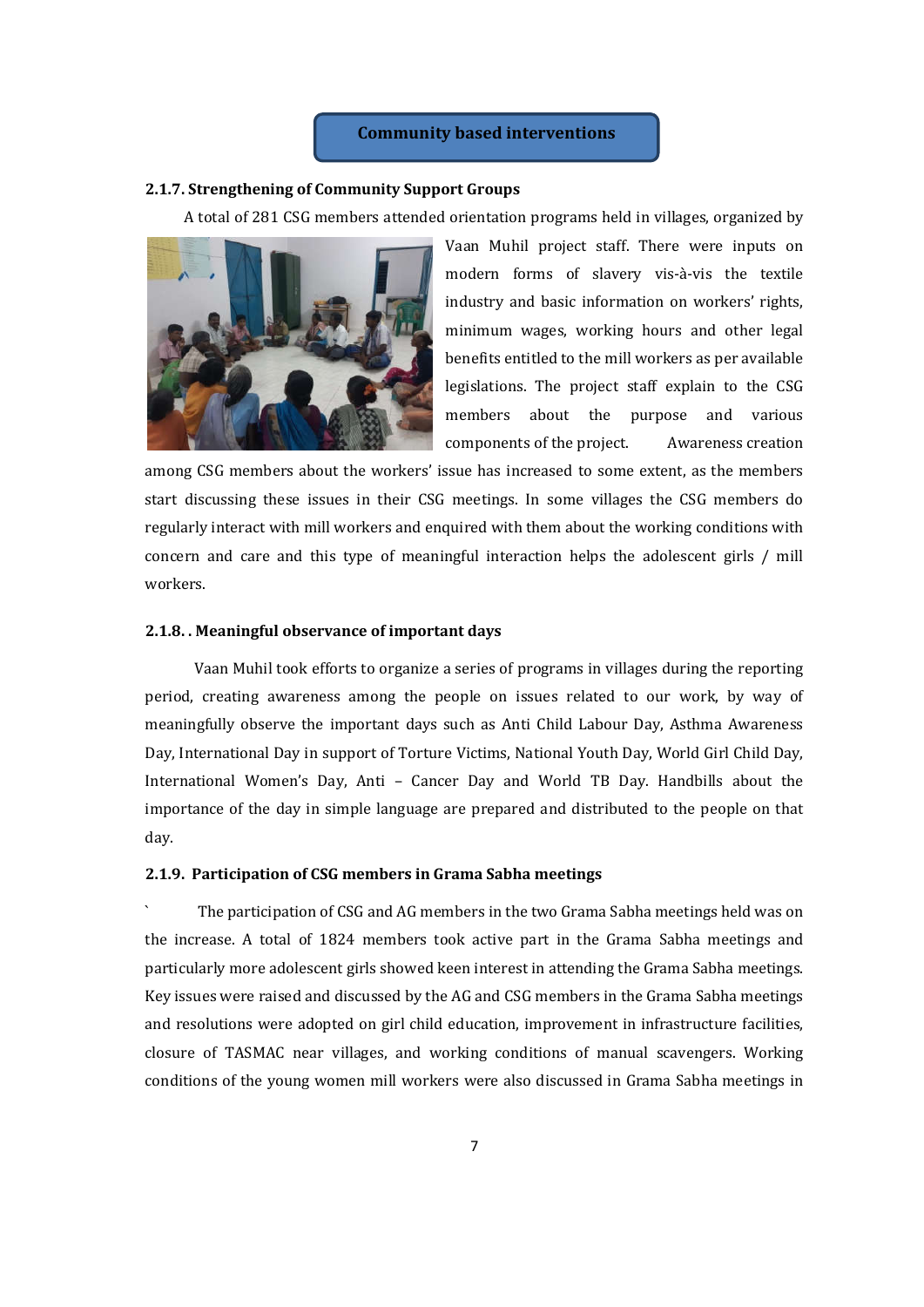many villages. Besides, issues related to lack of basic amnetics were also raised in the Grama Sabha meetings.

### **2.1.10. Signature Campaign and Seminar on abolition of Child Labour in Srivilliputtur**

Signature campaign was launched by Vaan Muhil on 21<sup>st</sup> June 2017 at Srivilliputtur, by way of creating public awareness on abolition of child labour. Nearly 300 people witnessed and participated in the signature campaign, which was inaugurated by Ms.Christal Babitha, Secretary, District Legal Services Authority, Virudhunagar District, Labour officer and District Child Protection officer were the special invitees for the campaign.



More than 140 AG and CSG members actively participated in the one day program. They learnt various dimensions of Child Labour in the country and the provisions of the recently amended Child Labour (Prohibition and Regulation) Act 2016 and Rules 2017. All the speakers insisted on the collective need for abolishing child labour.

# Legal Interventions

# **2.1.11. Fact Finding on the gruesome murder of a female worker in Spinning Mill, Sattur**

Vaan Muhil undertook a Fact Finding Mission into the gruesome murder of a female worker in a Spinning Mill, on 29th May 2017 near Sattur in Virudhunager district. Vaan Muhil formed a four member FF team and collected details about the incident and obtained statements from the millowner, workers and the relatives of the deceased, apart from getting a version from the local police, which investigated the crime. After meeting the relatives of the victims, police officials, workers and owner on  $31<sup>st</sup>$  May and  $1<sup>st</sup>$  June, the team bought out a detailed report. The team, after the press meet, approached the District Collector, the District Child Protection officer, the District Labour officer, the DSW and the Secretary, District Legal Services Authority for immediate action on the incident.

# **3.1. Livelihood Support**

## **3.1.1. Skill development courses / vocational training**

 As part of providing livelihood support to the adolescent girls working in the mills, Vaan Muhil project team made arrangements for Vocational Training for 30 girls in 2017-2018. Out of these 30 mill workers, who joined the skill development courses, six have completed beautician courses, 12 took tailoring and 12 computer courses. Efforts are being taken to avail loans for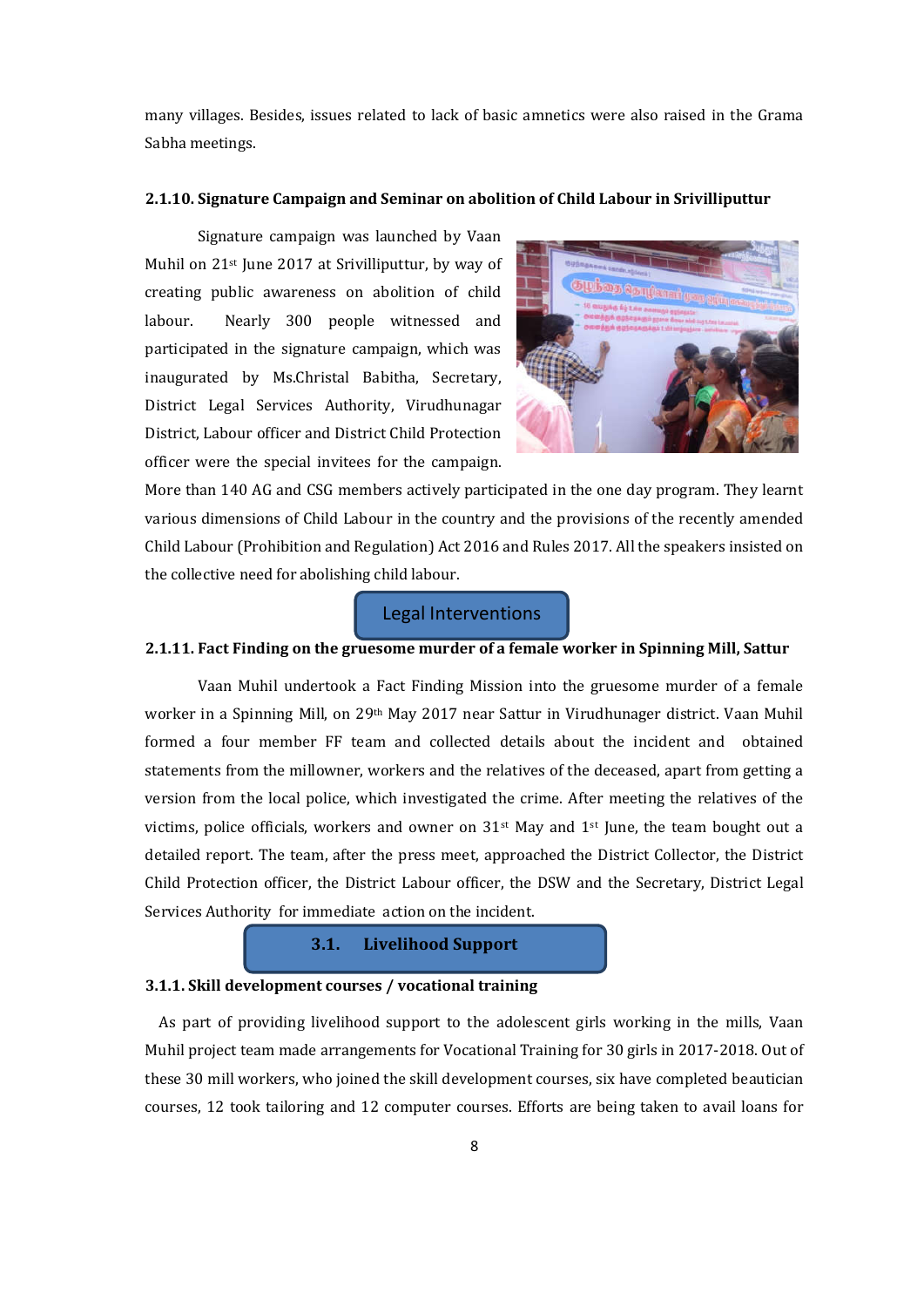them from the Banks and Govt. departments under various schemes. A total of 216 beneficiaries from the working villages have been linked with Govt departments under various schemes. Out of this total, 32 households received gas cylinders, and others benefitted out of govt schemes for, unorganized workers welfare cards, New Ration cards and loans for goat rearing.

### **3.1.2. Micro-enterprises**

 A total of 30 young women received support from Vaan Muhil under this project to start micro-enterprises. After attending the EDP training programs organized by Vaan Muhil project staff, the beneficiaries were very eager to start small trades and the identification of the individuals was done with the help of AG and CSG members in the villages. The beneficiaries are from Senkulam, Puduchenkulam, Natichiyarpatty, Edayapottalpatty, Achamthvirthan, Kothankulam, R.Rettiyarpatty, Korukkampatty, Nainapuram, P. Thiruvenkidapuram, Kongankulam, Chellampatty, Kurichiarpatty, Rasapatty, Sankaramoorthipatty, Keelarajakularaman and Keezhanmarinadu. The activities mentioned above are preventing vulnerable adolescent girls / young women from entering high risk situations and pave way for sustainable freedom and well being of survivors in our working villages.

# **4.1. Other Programs**

## **4.1.1. One Day Interaction on Livelihood Support Programs**

 The one day program on livelihood promotion / support to all partners on 27.10.2017 at Namakkal for all partners was useful and we were able to reflect on possible livelihood support programs to be carried out in our villages in future. The first joint meeting of partner organizations with ALC India and IED, Dharmapuri provided a space for the partners to understand the current models and approaches towards creating livelihoods opportunities, skill development and enterprise development. They provided inputs and reason for the success of models and compared that of current models and approaches of the partners. The partners could take stock of their capabilities and resources in this regard.

## **4.1.2. Mental Health Program for partners on 21.12.2017**

 The one day program organized by CSR Trust on 21.12.2017 at Madurai for our partners was useful to the partners as to understand the prevalence of mental health among the adolescent mill workers in working villages. This was very helpful to the partners to initiate specific programs in our villages in future in this direction. The CSR staff team enabled us to understand better the mental health issues and various dimensions to the same.